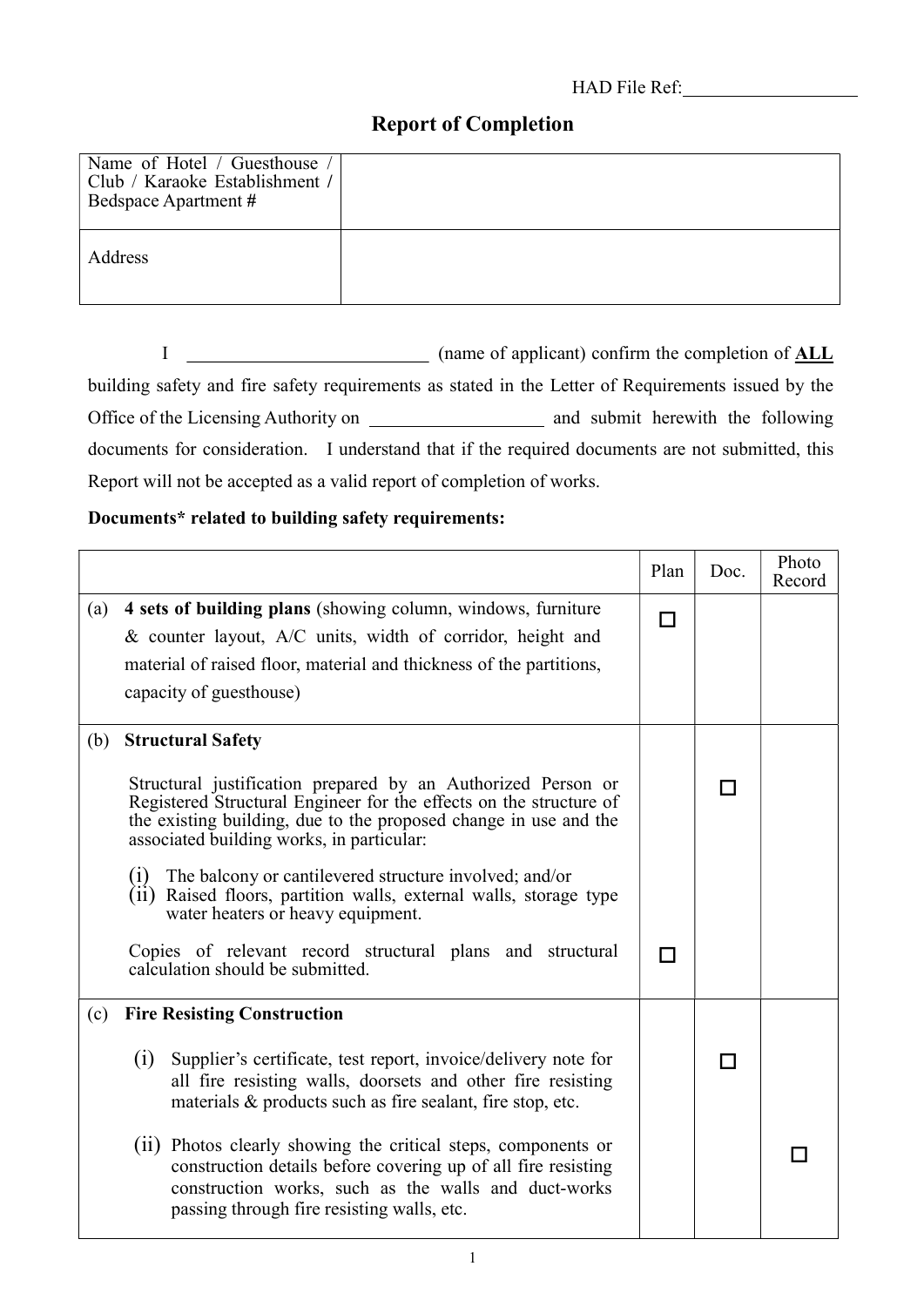|     |                                                                                                                                                                                                       | Plan | Doc. | Photo<br>Record |
|-----|-------------------------------------------------------------------------------------------------------------------------------------------------------------------------------------------------------|------|------|-----------------|
| (d) | <b>Means of Escape</b>                                                                                                                                                                                |      |      |                 |
|     | Catalogue, certificate, invoice/delivery note of electrically<br>operated locking device on the entrance/exit doors                                                                                   |      | ΙI   |                 |
| (e) | <b>Sanitary Fitments and Drainage</b>                                                                                                                                                                 |      |      |                 |
|     | (1) 3 sets of drainage plans (showing sanitary fitments,<br>routing, size and material of waste pipe, soil pipe, vent<br>pipe and A/C condensation pipes, and section of concealed<br>drainage pipes) | П    |      |                 |
|     | (ii) Photos taken before covering up of concealed drainage<br>pipes                                                                                                                                   |      |      |                 |
|     | (111) Invoice/delivery note, catalogue and record photos of the<br>waterproofing materials applied to the structural slab and<br>wall of every toilet or bathroom                                     |      | H    |                 |
| (f) | <b>Lighting and Ventilation</b>                                                                                                                                                                       |      |      |                 |
|     | (i) 3 sets of ventilation plans (showing location of exhaust<br>fans, routing, size and material of ventilation ducts and<br>associated fire dampers).                                                |      |      |                 |
|     | (ii) Catalogue, invoice/delivery note of exhaust fans and<br>calculation of air change rate                                                                                                           |      |      |                 |
|     | (iii) Photos taken before covering up of concealed ventilation<br>works                                                                                                                               |      |      |                 |
| (g) | <b>Minor Works under the Buildings Ordinance</b>                                                                                                                                                      |      |      |                 |
|     | Copy of specified form and supporting documents submitted to<br>the Buildings Department                                                                                                              | П    | l 1  |                 |
| (h) | <b>Unauthorised Building Works</b>                                                                                                                                                                    |      |      |                 |
|     | Photo showing completion of removal or reinstatement works                                                                                                                                            |      |      |                 |